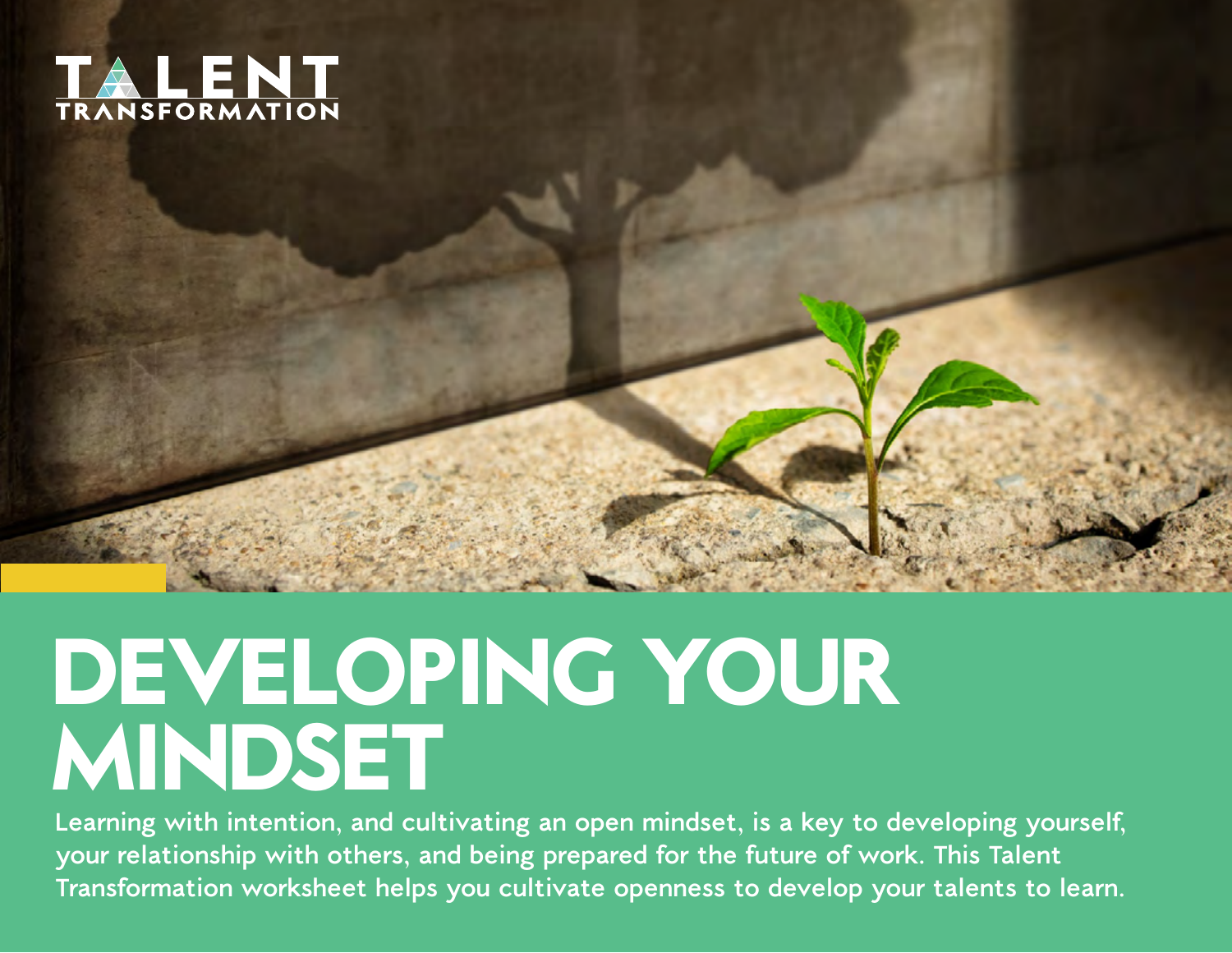Cultivating curiosity is essential for building the trait of openness. This can be achieved even by those individuals who are not naturally curious. Here are 6 tips to become more curious and seek novel experiences and ideas. Complete the worksheet under each tip to help yourself think through how you will develop this skill.

### **TIP 1: TRY NEW THINGS**

|                         | What new activity do you<br>want to pursue to develop<br>new skills? | How often or how long do<br>your plan to try this new<br>activity? | On reflection how difficult<br>was this effort? How did<br>you feel about it? How will I<br>apply this tip in the future? |
|-------------------------|----------------------------------------------------------------------|--------------------------------------------------------------------|---------------------------------------------------------------------------------------------------------------------------|
|                         |                                                                      |                                                                    |                                                                                                                           |
| $\overline{2}$          |                                                                      |                                                                    |                                                                                                                           |
| $\overline{\mathbf{3}}$ |                                                                      |                                                                    |                                                                                                                           |
| 4                       |                                                                      |                                                                    |                                                                                                                           |
| 5                       |                                                                      |                                                                    |                                                                                                                           |

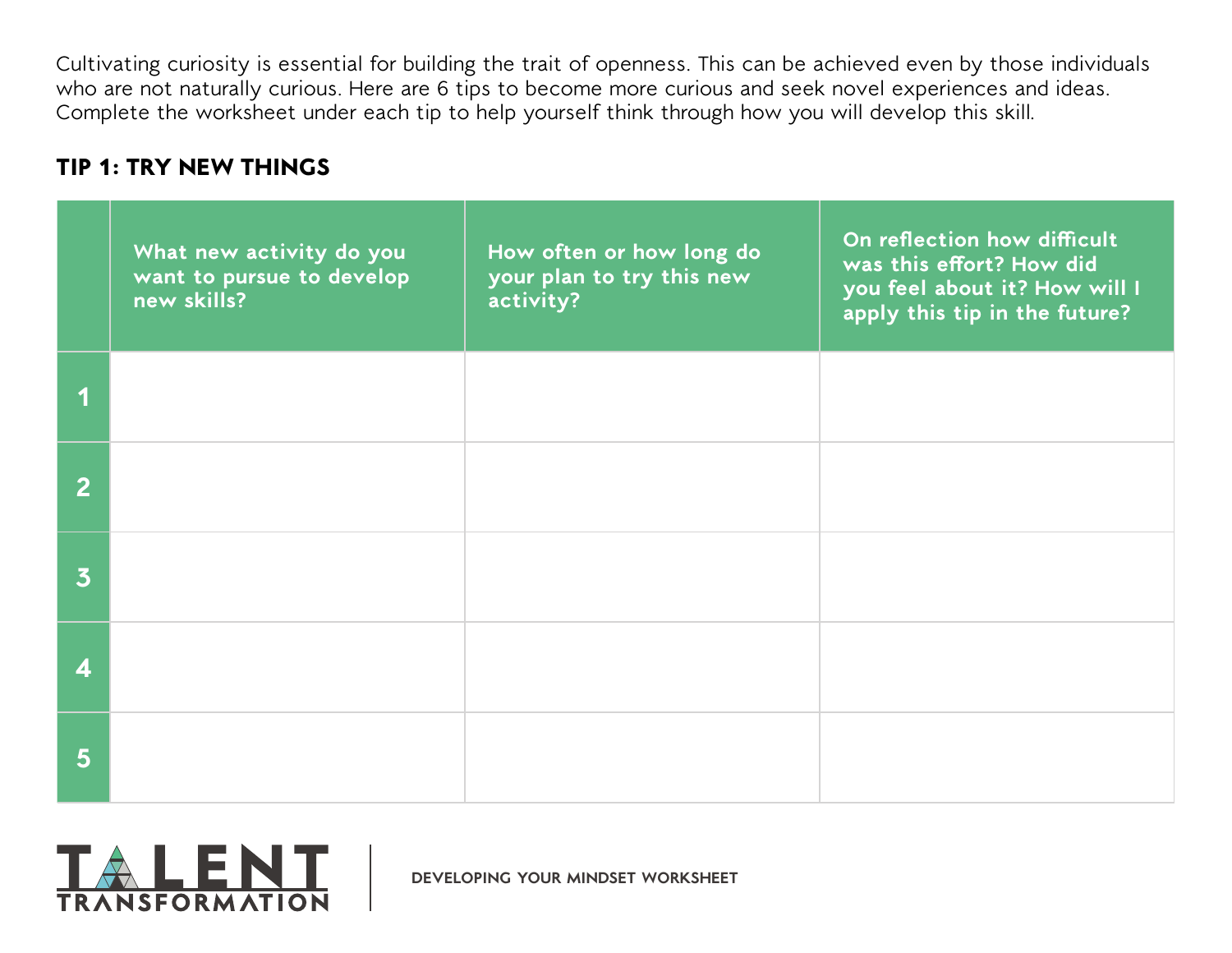## **TIP 2: PERCEIVE DIFFICULT TASKS AS OPPORTUNITIES**

Perceiving difficult tasks as learning opportunities can help you develop the courage to take on tasks that you are not familiar with.

|                         | What tasks do you think are<br>difficult? | What challenging assignment<br>or task would you like to<br>try? | On reflection, how will you<br>overcome your resistance to<br>this activity and identify its<br>benefits? |
|-------------------------|-------------------------------------------|------------------------------------------------------------------|-----------------------------------------------------------------------------------------------------------|
|                         |                                           |                                                                  |                                                                                                           |
| 2 <sup>1</sup>          |                                           |                                                                  |                                                                                                           |
| $\overline{\mathbf{3}}$ |                                           |                                                                  |                                                                                                           |
| 4                       |                                           |                                                                  |                                                                                                           |
| $5\overline{)}$         |                                           |                                                                  |                                                                                                           |

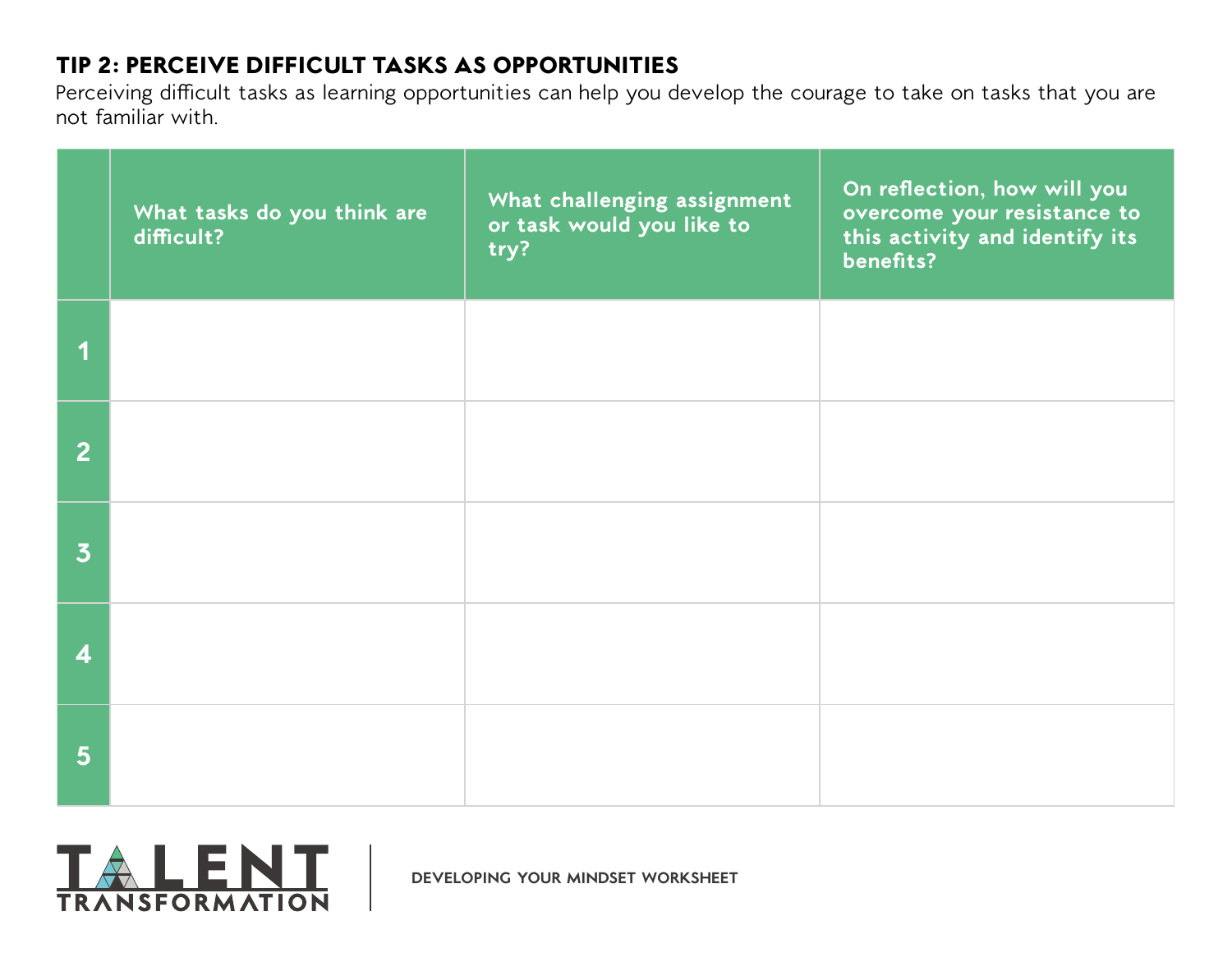#### **TIP 3: KEEP INNOVATING**

We often stop learning after we achieve something. Not letting success stop you from innovating can lead to bigger, better achievements.

|                | What recent accomplishment<br>makes you most proud? | How could you creatively<br>build on that success? | On reflection, how often did<br>you use creatively to build<br>on your successes? |
|----------------|-----------------------------------------------------|----------------------------------------------------|-----------------------------------------------------------------------------------|
|                |                                                     |                                                    |                                                                                   |
| 2 <sup>1</sup> |                                                     |                                                    |                                                                                   |
| $\overline{3}$ |                                                     |                                                    |                                                                                   |
| 4              |                                                     |                                                    |                                                                                   |
| 5              |                                                     |                                                    |                                                                                   |

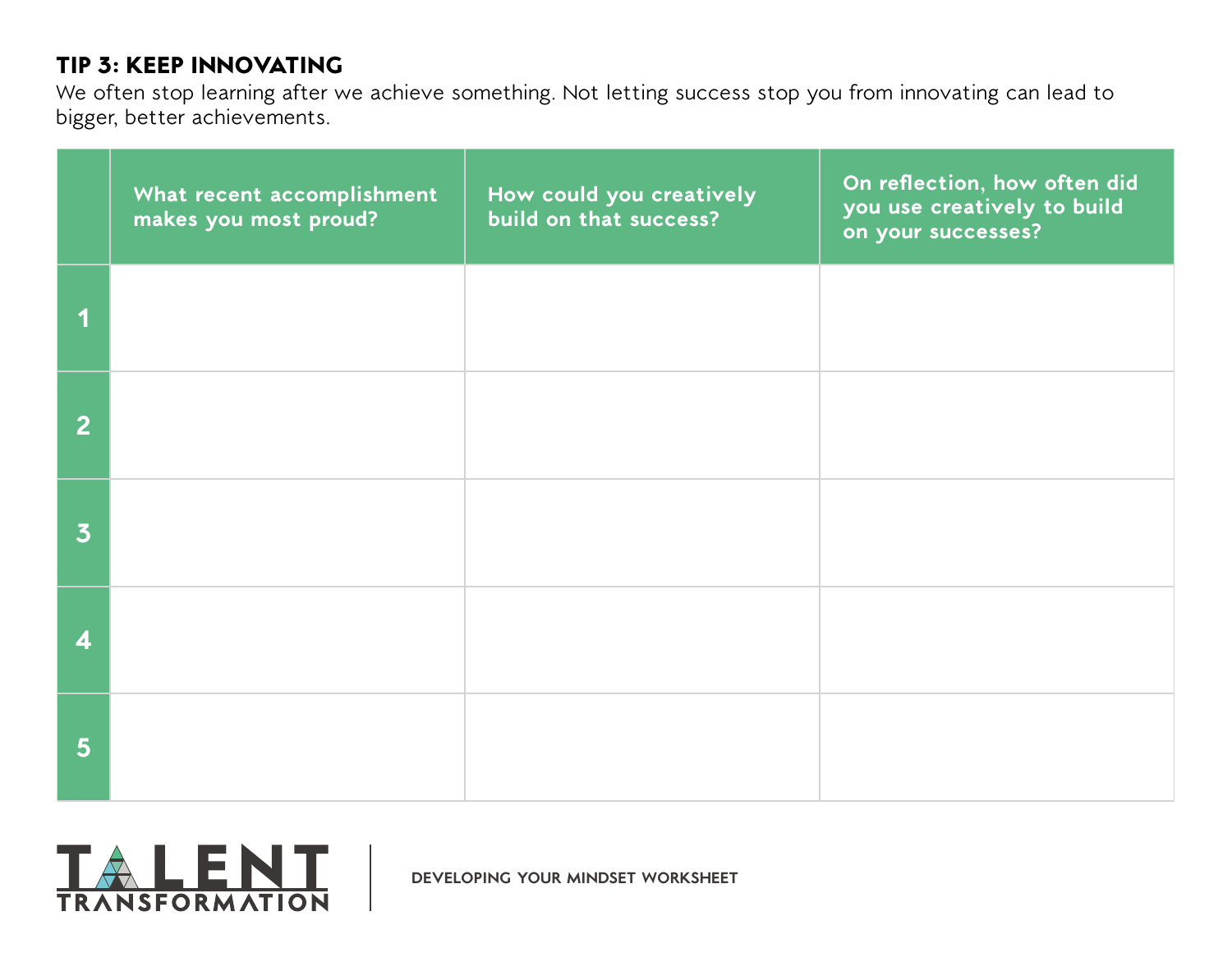### **TIP 4: CHALLENGE YOUR ASSUMPTIONS.**

Our assumptions can hold us back and so looking at ideas from different perspectives helps develop openness to new learning experience.

|                         | Which assumptions would<br>you like to challenge? | What different perspective<br>can there be about this<br>assumption? | On reflection, what other<br>assumptions could you have<br>challenged? |
|-------------------------|---------------------------------------------------|----------------------------------------------------------------------|------------------------------------------------------------------------|
|                         |                                                   |                                                                      |                                                                        |
| 2 <sup>1</sup>          |                                                   |                                                                      |                                                                        |
| $\overline{\mathbf{3}}$ |                                                   |                                                                      |                                                                        |
| 4                       |                                                   |                                                                      |                                                                        |
| $5\phantom{1}$          |                                                   |                                                                      |                                                                        |

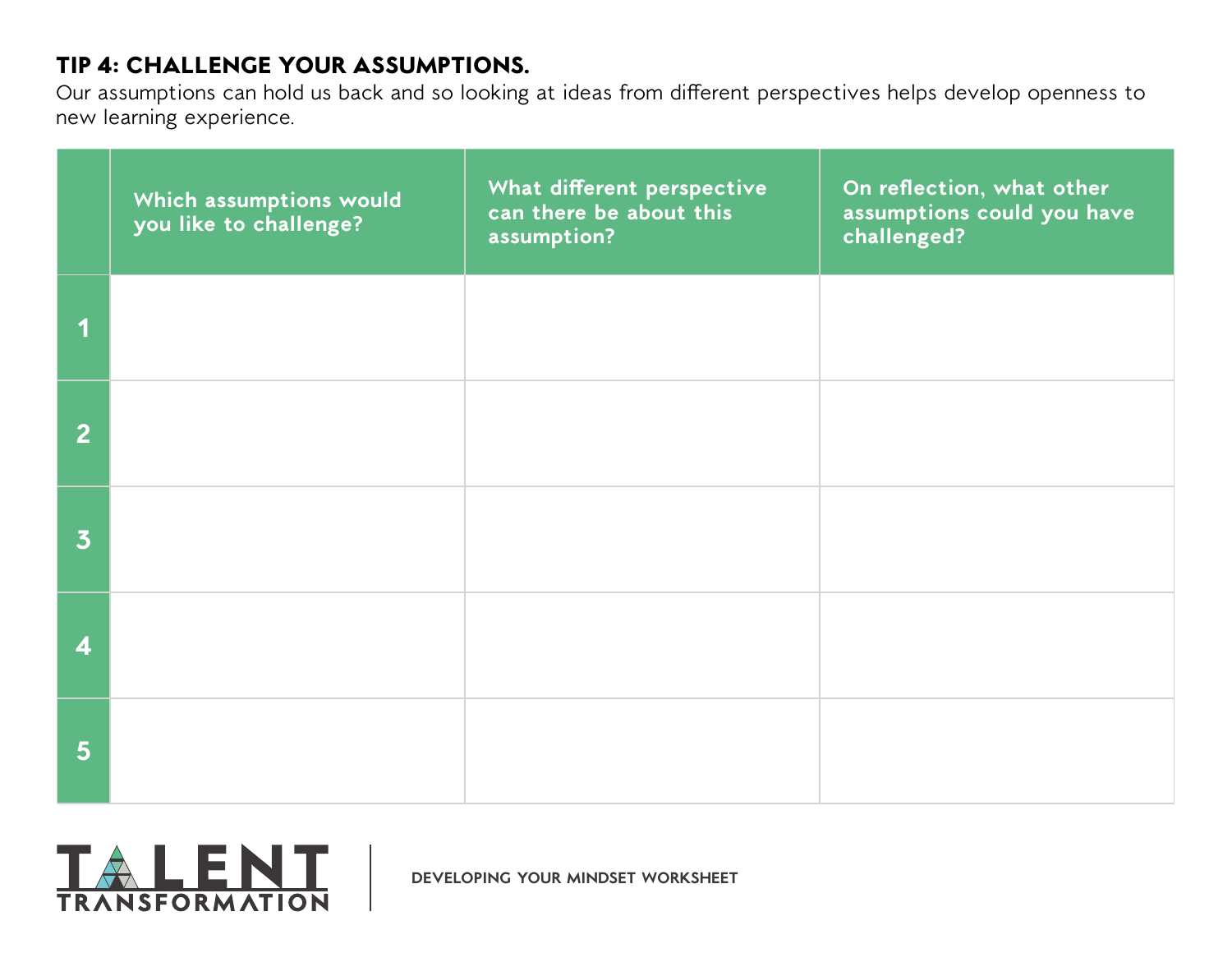#### **TIP 5: GET OUT OF YOUR COMFORT ZONE**

We all love to be in our comfort zone. It brings us confidence and makes us feel secure and successful.

|                         | Define what is in and is<br>outside your current comfort<br>zone. | What activities are you<br>going to take on to step<br>outside your comfort zone? | On reflection, what actions<br>did you take to step out of<br>your comfort zone? |
|-------------------------|-------------------------------------------------------------------|-----------------------------------------------------------------------------------|----------------------------------------------------------------------------------|
|                         |                                                                   |                                                                                   |                                                                                  |
| $\overline{2}$          |                                                                   |                                                                                   |                                                                                  |
| $\overline{\mathbf{3}}$ |                                                                   |                                                                                   |                                                                                  |
|                         |                                                                   |                                                                                   |                                                                                  |
| 5                       |                                                                   |                                                                                   |                                                                                  |

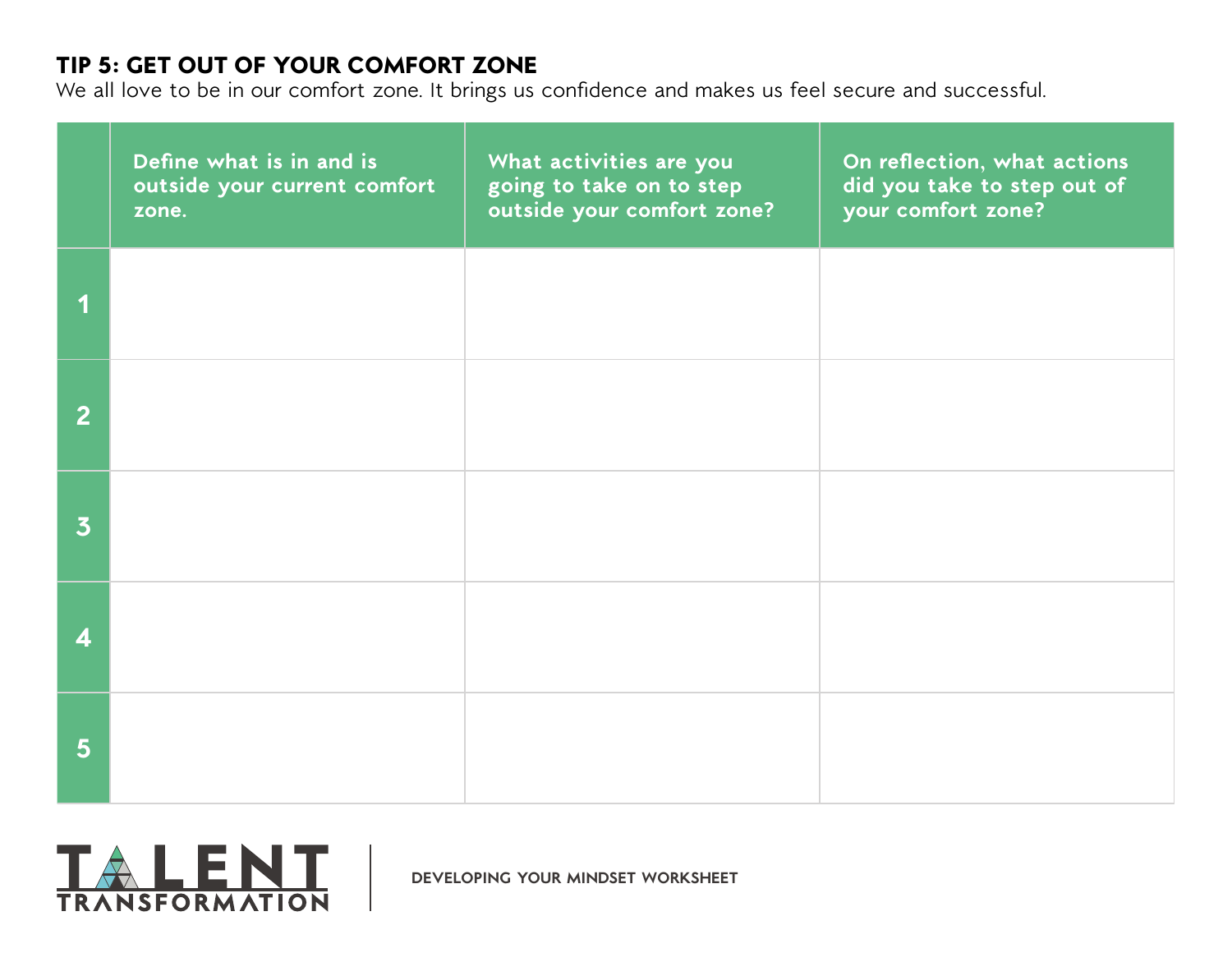#### **TIP 6: ASK YOURSELF QUESTIONS**

Often the first expression of curiosity is to ask questions and seek answers. The following questions will help you evaluate your resistance to innovative ideas and open yourself up to new attitudes and approaches.

**What holds you back from asking questions in meeting, with friends, or during discussions?**

#### **What are your fears when you think of adopting something new?**

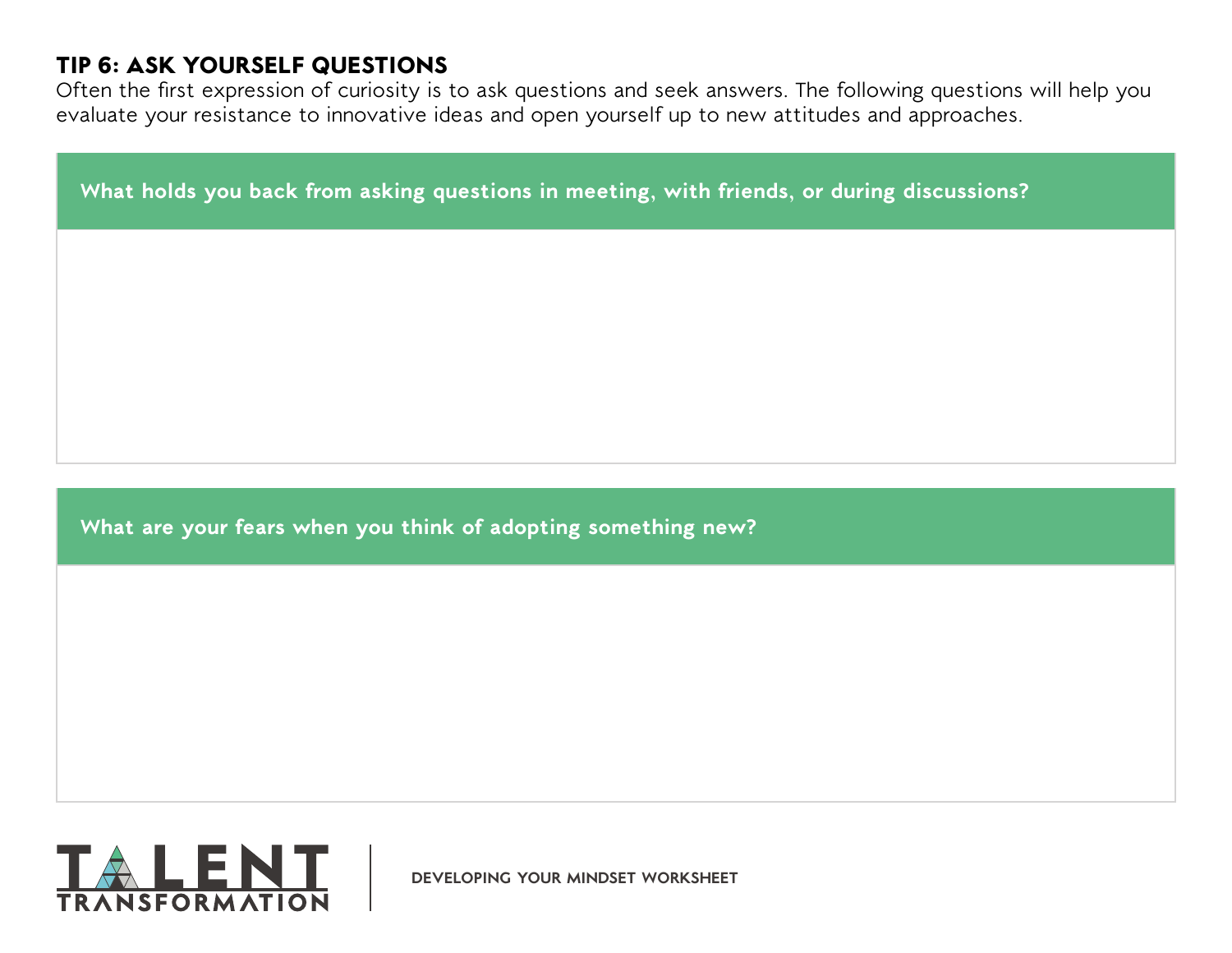**What makes you reluctant to try new assignments or perform new tasks?**

**What pushes you to stick with tried and tested practices instead of trying novel approaches for decision making and problem solving?**